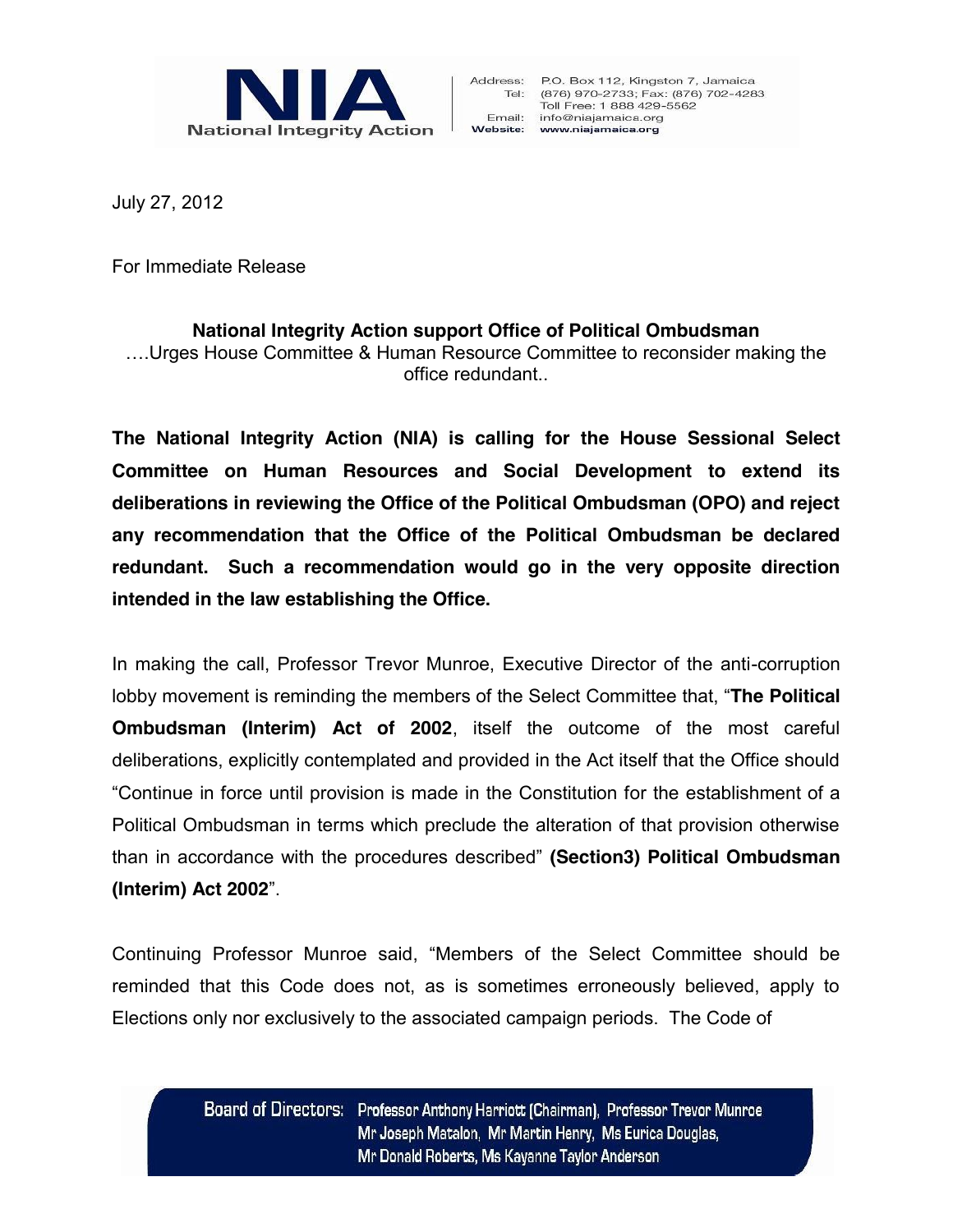

Political Conduct is intended to ensure behavior in accordance with its provisions on a continuing basis".

"One such provision is worthy of full quotation: "**Political Tribalism** – **The parties eschew the practice of political tribalism rooted in coercion intimidation or violence of any kind and the parties commit themselves to removing any structures and resisting the development of any behavioural, cultural, social or organizational practices, which reinforce political tribalism.**"

A critical function of the OPO is to investigate actions that perpetuate "the practice of political tribalism" during as well as out of election time. Political tribalism in Jamaica may arguably have been reduced and not manifest itself as much in extreme forms of violence. However, anyone who believes that political tribalism is a thing of the past and no longer continues to influence the allocation of 'scarce benefits' including jobs, positions and contracts would be blinding themselves to this continuing, regrettable reality of contemporary Jamaica. Hence, to investigate breaches of the clauses eschewing political tribalism and other aspects of the Code of Political Conduct is undoubtedly a function that still needs to be discharged", stressed Professor Munroe.

In a report to the Partnership For Transformation Council – inclusive of representatives of the Trade Unions, Private Sector, Civil Society and the Government, the previous Administration, and as late as September 2011, reported that,

a) A draft bill was before the Legislation Committee to give constitutional status to the Office of the Political Ombudsman; and